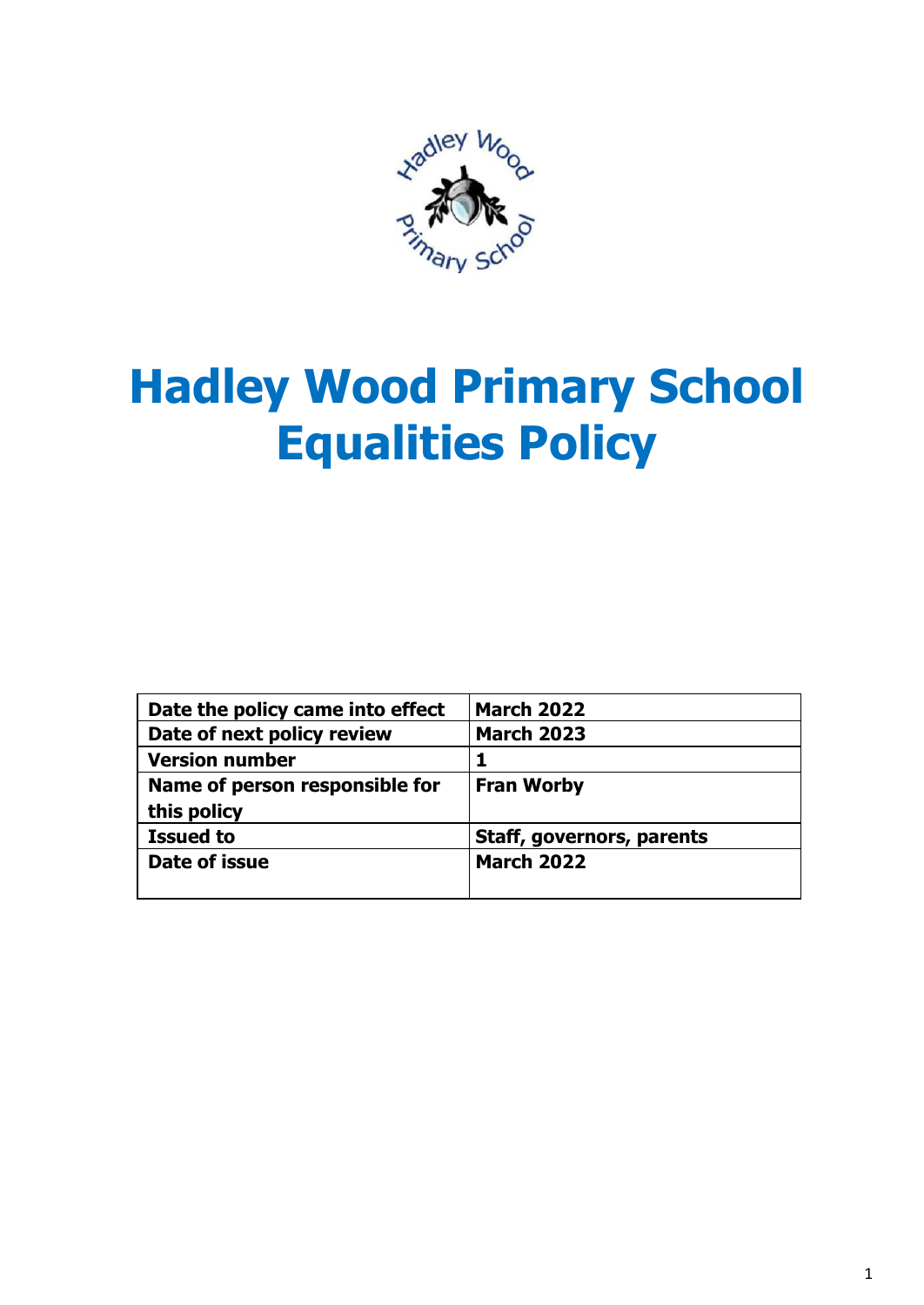

## **EQUALITIES POLICY**

## **Introduction**

Our schools are inclusive; we focus on the well-being and progress of every child and we are committed to ensuring all members of our community are of equal worth.

We believe that the Equality Act provides a framework to support our commitment to valuing diversity, tackling discrimination, promoting equality and fostering good relationships between people. It also ensures that we continue to tackle issues of disadvantage and underachievement.

We recognise that these duties reflect international human rights standards as expressed in the UN Convention on the Rights of the Child, the UN Convention on the Rights of People with Disabilities, and the Human Rights Act 1998.

## **Our approach to equality is based on 7 key principles:**

- 1. **All learners are of equal value**. Whether or not they are disabled, whatever their ethnicity, culture, national origin or national status, whatever their gender and gender identity, whatever their religious or non-religious affiliation or faith background and whatever their sexual orientation.
- 2. **We recognise, respect and value difference and understand that diversity is a strength**. We take account of differences and strive to remove barriers and disadvantages which people may face, in relation to disability, ethnicity, gender, religion, belief or faith and sexual orientation. We believe that diversity is a strength, which should be respected and celebrated by all those who learn, teach and visit here.
- 3. **We foster positive attitudes and relationships.** We actively promote positive attitudes and mutual respect between groups and communities different from each other.
- 4. **We foster a shared sense of cohesion and belonging.** We want all members of our school community to feel a sense of belonging within the school and wider community and to feel that they are respected and able to participate fully in school life.
- 5. **We observe good equalities practice for our staff.** We ensure that policies and procedures benefit all employees and potential employees in all aspects of their work, including in recruitment and promotion, and in continuing professional development.
- 6. **We have the highest expectations of all our children.** We expect that all pupils can make good progress and achieve to their highest potential.
- 7. **We work to raise standards for all pupils, but especially for the most vulnerable.** We believe that improving the quality of education for the most vulnerable groups of pupils raises standards across the whole school.

#### **Purpose of the policy**

The Equality Act 2010 was introduced to ensure protection from discrimination, harassment and victimisation on the grounds of specific characteristics (referred to as protected characteristics). This means that schools cannot discriminate against pupils or treat them less favourably because of their sex (gender), race, disability, religion or belief, gender reassignment, sexual orientation or pregnancy or maternity.

Age and marriage and civil partnership are also "protected characteristics" but are not part of the school provisions related to pupils.

The Act requires all public organisations, including schools to comply with the Public Sector Equality Duty and two specific duties.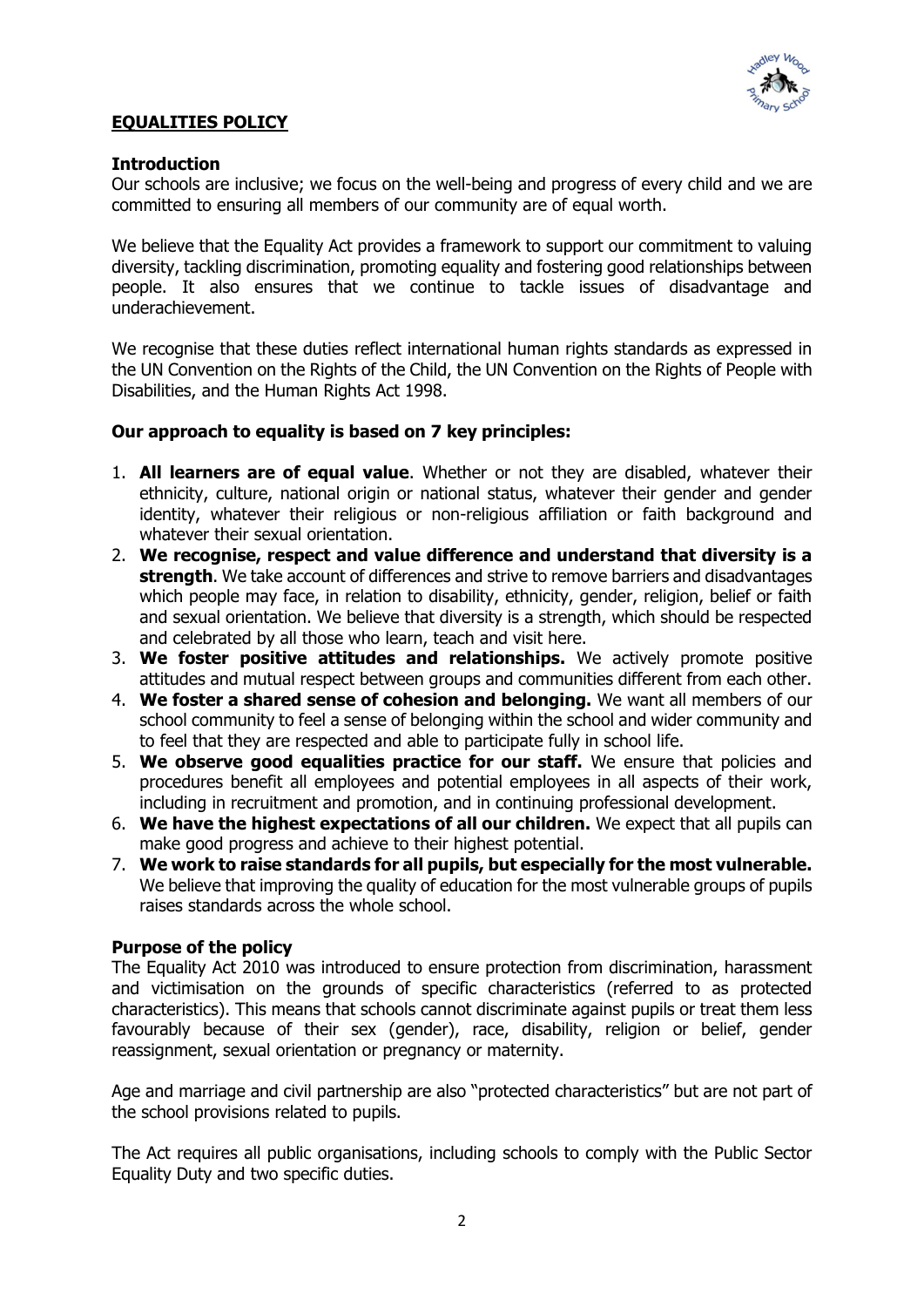The Public Sector Equality Duty or "general duty"

- This requires all public organisations, including schools to
- Eliminate unlawful discrimination, harassment and victimisation
- Advance equality of opportunity between different groups
- Foster good relations between different groups

#### Two "specific duties"

This requires all public organisations, including schools to

- Publish information to show compliance with the Equality Duty by April 6th 2012
- Publish Equality objectives at least every 4 years which are specific and measurable by April 6th 2012

This policy describes how the school is meeting these statutory duties and is in line with national guidance. It includes information about how the school is complying with the Public Sector Equality Duty and also provides guidance to staff and outside visitors about our approach to promoting equality.

## **What we are doing to eliminate discrimination, harassment and victimisation**

- We take account of equality issues in relation to admissions and exclusions; the way we provide education for our pupils and the way we provide access for pupils to facilities and services.
- We are aware of the Reasonable Adjustment duty for disabled pupils designed to enhance access and participation to the level of non-disabled pupils and stop disabled children being placed at a disadvantage compared to their non-disabled peers.
- The Headteacher ensures that all appointment panels give due regard to this policy so that no one is discriminated against when it comes to employment, promotion or training opportunities.
- We actively promote equality and diversity though the curriculum and by creating an environment which champions respect for all.
- Our admissions arrangements are fair and transparent, and we do not discriminate against pupils by treating them less favourably on the grounds of their sex, race, disability, religion or belief, sexual orientation, gender reassignment

#### **Behaviour, Exclusions and Attendance**

The school policies on Behaviour, Anti-Bullying and Attendance & Punctuality take full account of the duties under the Equality Act. We make reasonable, appropriate and flexible adjustment for pupils with a disability. We closely monitor data on exclusions and absence from school for evidence of overrepresentation of different groups and take action promptly to address concerns.

#### **Addressing prejudice and prejudice based bullying**

The school challenges all forms of prejudice and prejudice-based bullying, which stand in the way of fulfilling our commitment to inclusion and equality: - prejudices around disability and special educational needs - prejudices around race, religion or beliefs - prejudices around gender and sexual orientation. We treat all bullying incidents equally seriously.

#### **What we are doing to advance equality of opportunity between different groups**

 We know the needs of our school population very well and collect and analyse data in order to inform our planning and identify targets to achieve improvements. We take action to close any gaps, for example, for those making slow progress in acquiring age-appropriate literacy and number skills. We also ensure children from all groups are challenged to reach higher levels.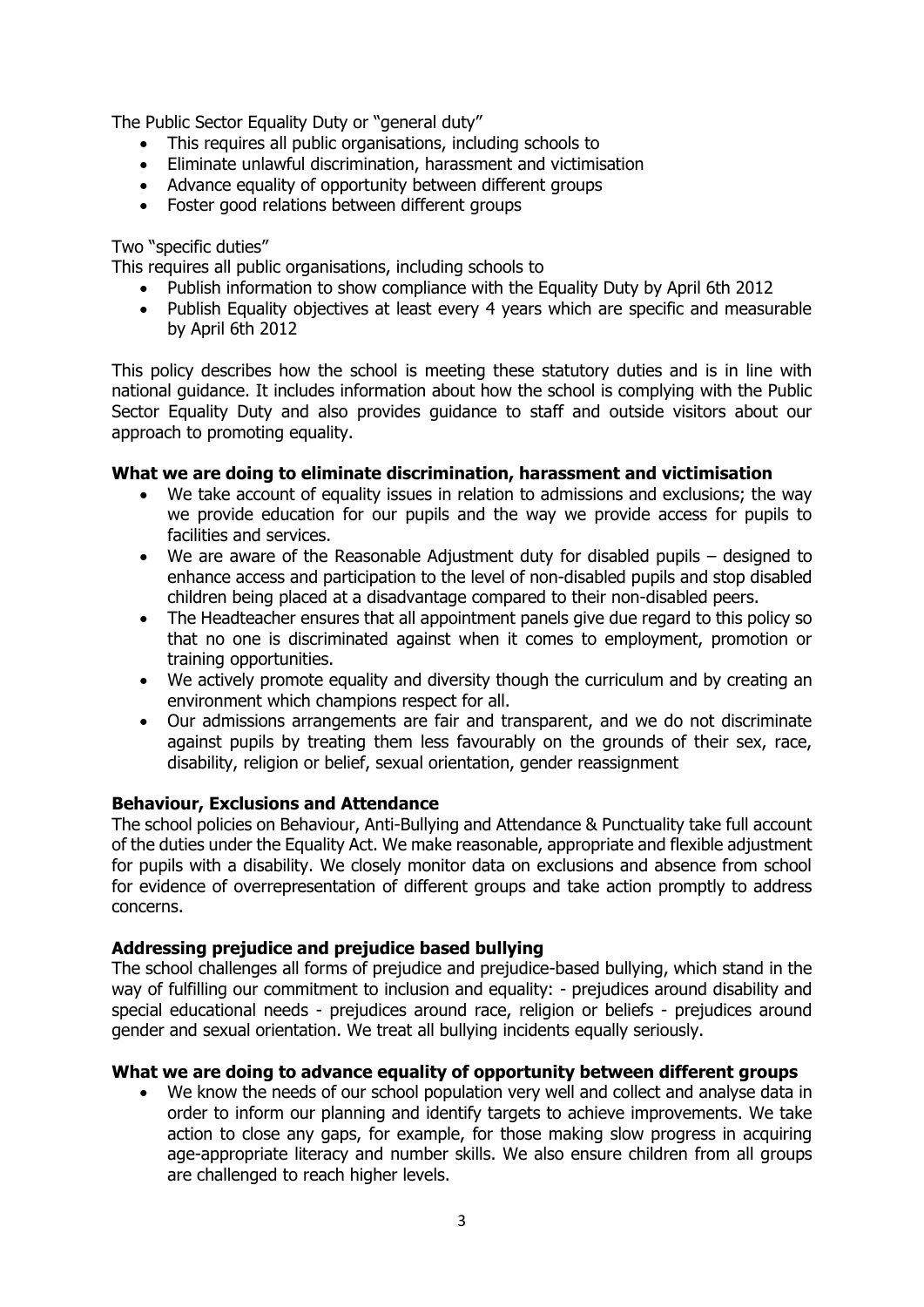- We have procedures, working in partnership with parents and carers, to identify children who have a disability through our pupil admissions meetings and home visits.
- We collect, analyse and use data in relation to attendance and exclusions of different groups.
- We use a range of teaching strategies that ensures we meet the needs of all pupils.
- We are alert and proactive about the potentially damaging impact of negative language in matters such as race, gender, disability and sexuality.
- We ensure equality of access for all pupils to a broad and balanced curriculum, removing barriers to participation where necessary.
- We will take positive and proportionate action to address the disadvantage faced by particular groups of pupils with particular protected characteristics, such as targeted support. The actions will be designed to meet the school's Equality Objectives.

# **What we are doing to foster good relations**

- As a Values Based Education School. We prepare our pupils for life in a diverse society and ensure that there are activities across the curriculum that promotes the spiritual, moral, social and cultural development of our pupils.
- We teach about difference and diversity and the impact of stereotyping, prejudice and discrimination through PSHE and citizenship and across the curriculum.
- We use materials and resources that reflect the diversity of the school, population and local community in terms of race, gender, sexual identity and disability, avoiding stereotyping.
- We promote a whole school ethos and values that challenge prejudice based discriminatory language, attitudes and behaviour.
- We provide opportunities for pupils to appreciate their own culture and celebrate the diversity of other cultures. We include the contribution of different cultures to world history and that promote positive images of people.
- We provide opportunities for pupils to listen to a range of opinions and empathise with different experiences.
- We include Equalities matters in our Newsletters to parents and Carers.
- We promote positive messages about equality and diversity through corridor displays such as our Inspirational People wall, and through the class names of each of our year groups and through whole-school events such as Multicultural Week and Black History Month.

In order to ensure that the work we are doing on equalities meets the needs of the whole school community we;

- Review relevant feedback from the annual parent questionnaire, parents' evening, parent-school forum and/or focus meetings or governors' parent-consultation meeting
- Secure and analyse responses from staff surveys, staff meetings and training events
- Review feedback and responses from the children and groups of children from the School Council.
- Ensure that we secure responses and feedback at Governing Body meetings.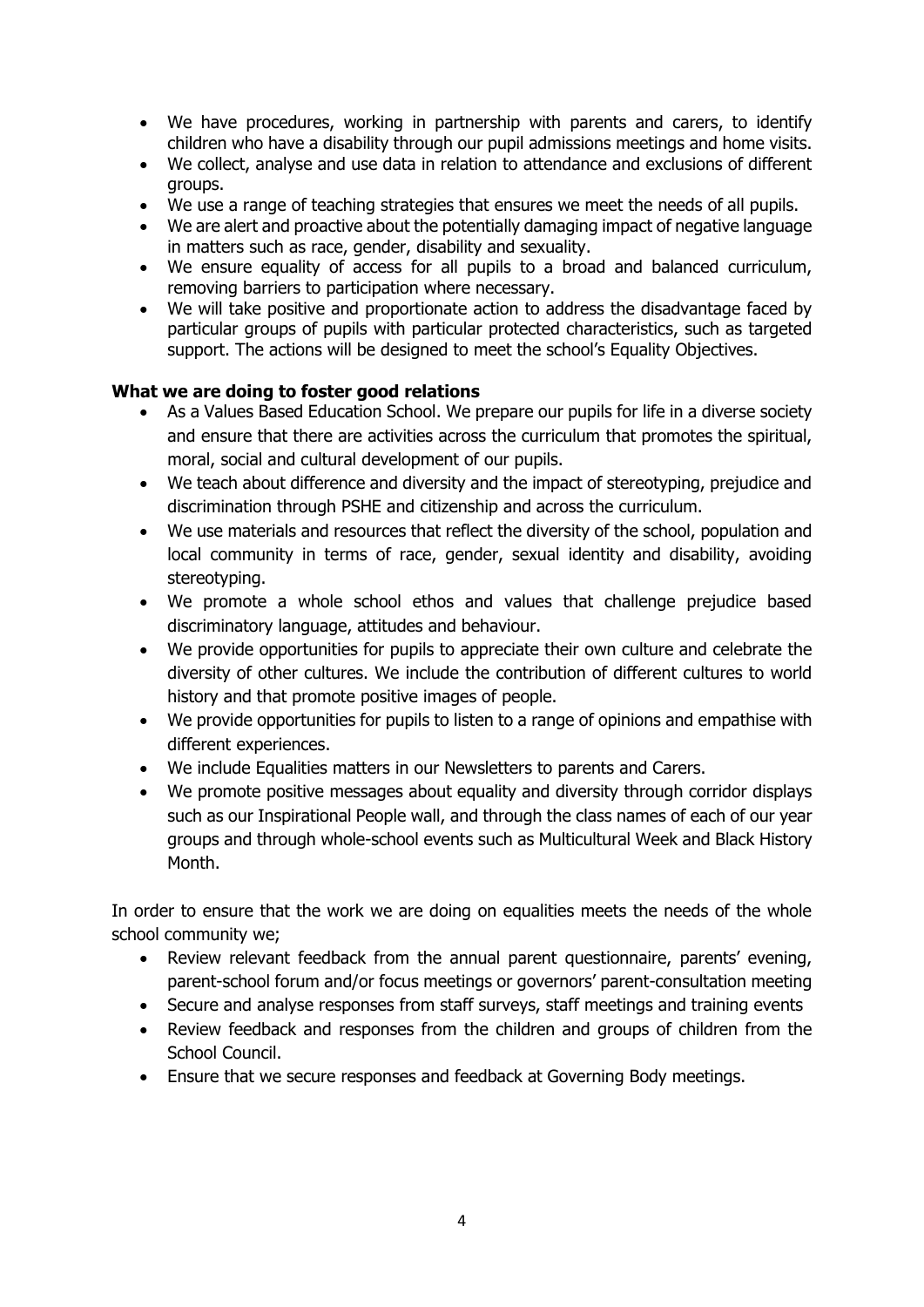# **Roles and Responsibilities**

We expect all members of the school community and visitors to support our commitment to promoting equalities and meeting the requirements of the Equality Act. We will provide training, guidance and information to enable them to do this.

#### **Governing Body**

The governing body is responsible for ensuring that the school complies with legislation, and that this policy and its related procedures and action plans are implemented.

Every governing body committee keeps aspects of the school's commitment to the Equality Duty under review, for example, in terms of standards, curriculum, admissions, exclusions, personnel issues and the school environment.

#### **Headteacher and Leadership team**

The Headteacher is responsible for implementing the policy; for ensuring that all staff are aware of their responsibilities and are given appropriate training and support; and for taking appropriate action in any cases of unlawful discrimination.

# **Teaching and Support Staff**

All teaching and support staff will:

- promote an inclusive and collaborative ethos in their classroom
- challenge prejudice and discrimination
- deal fairly and professionally with any prejudice-related incidents that may occur
- plan and deliver curricula and lessons that reflect the school's principles, for example, in providing materials that give positive images in terms of race, gender and disability
- maintain the highest expectations of success for all pupils
- support different groups of pupils in their class through differentiated planning and teaching,
- especially those who may (sometimes temporarily) find aspects of academic learning difficult
- keep up-to-date with equalities legislation relevant to their work.

#### **Visitors**

All visitors to the school, including parents and carers are expected to support our commitment to equalities and comply with the duties set out in this policy.

#### Equal opportunities for staff

This section deals with aspects of equal opportunities relating to staff. We are committed to the implementation of equal opportunities principles and the monitoring and active promotion of equality in all aspects of staffing and employment.

- All staff appointments and promotions are made on the basis of merit and ability and in compliance with the law.
- We are also concerned to ensure wherever possible that the staffing of the school reflects the diversity of our community.
- As an employer we strive to ensure that we eliminate discrimination and harassment in our employment practice and actively promote equality across all groups within our workforce.
- We respect the religious beliefs and practice of all staff, pupils and parents, and comply with reasonable requests relating to religious observance and practice.